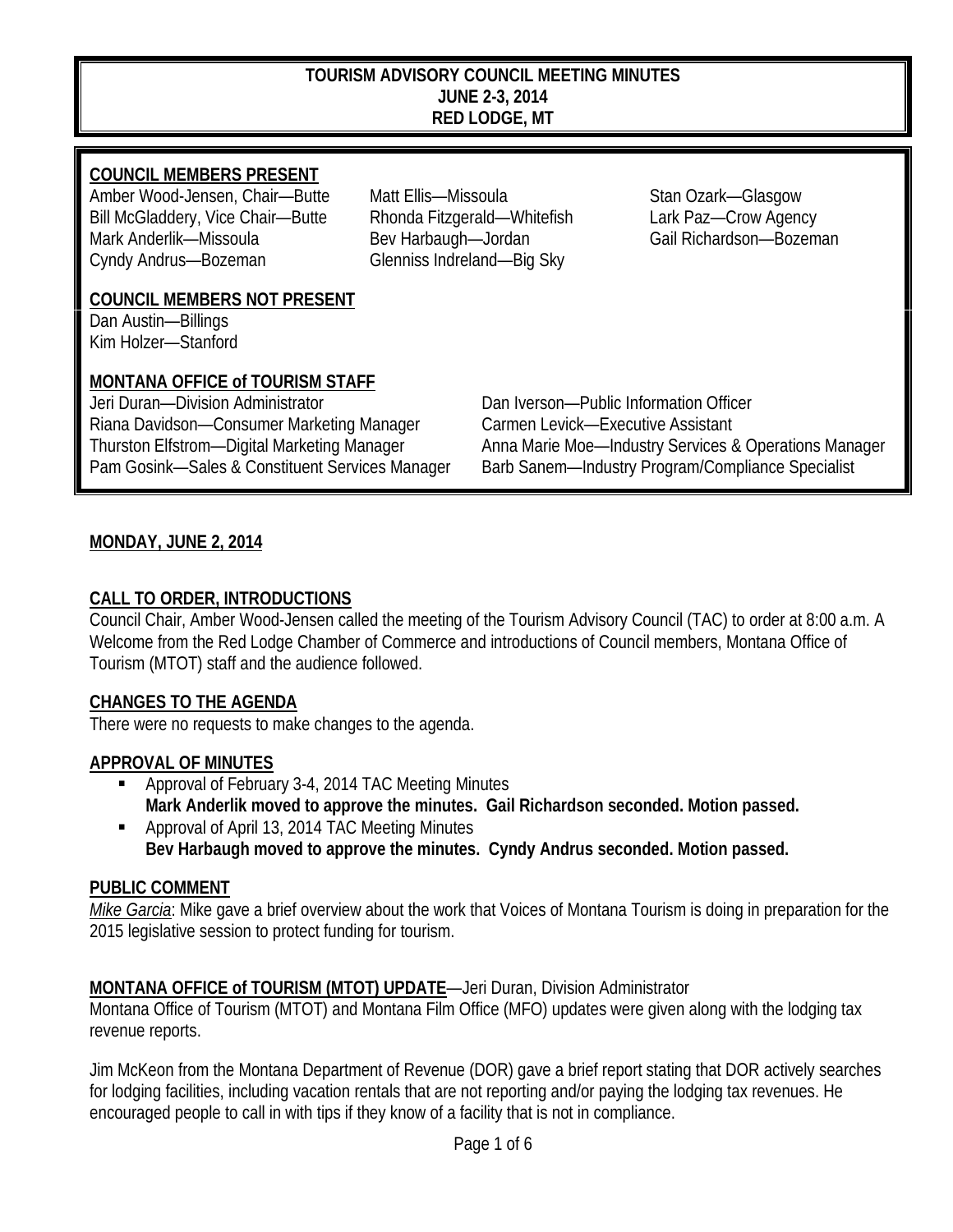# **RULES & REGULATIONS DISCUSSION**—Stan Ozark

Stan reviewed the May 16, 2014 conference call regarding the rules and regulations for the Regions and CVBs. The committee on the call reviewed the following:

- 1) Commission—part of expense/production. The committee determined that yes; the commission is part of the production cost.
- 2) Board members at the Governor's Conference/Strategic Planning
	- **Mark Anderlik moved for the Marketing Committee to review the current language under Eligible Marketing Expenditures which says** *"Attendance at Tourism Advisory Council Meetings, the annual Marketing Plan meeting with the Department and the annual Governor's Conference on Tourism and Recreation for the primary region/cvb contact with the department including transportation, mileage, meals and lodging only."—* **And to add the following language: "And in addition to marketing personnel and qualified board members as defined by the organization. The budget for additional personnel to attend these meetings will be subject to review under the marketing plan. Cyndy Andrus seconded. Motion passed.**
- 3) Professional development—administrative vs marketing budget. The committee recommended leaving professional development under administrative expenses stating that professional development needs to be more clearly defined. Cyndy Andrus stated that she had done some research and found this definition for professional development: "the advancement of skills or expertise to succeed in a particular profession or continued education; the process of obtaining skills, qualifications or experience that allow you to make progress in your career."

**Cyndy Andrus moved to add the definition of professional development to the current language in the rules and regulations as** *"the advancement of skills or expertise to succeed in a particular profession or continued education; the process of obtaining skills, qualifications or experience that allow you to make progress in your career."* **Bev Harbaugh seconded. Motion passed.**

- 4) Items for resale (initial inventory)—Matt Ellis and Racene Friede are working with a committee of others to better define how this will work and will report back at the October meeting.
- 5) Beautification projects—the committee said that the word "infrastructure" needs to be more clearly defined, saying that bed tax funds are for promotional purposes. **Cyndy Andrus moved for the language regarding beautification projects to read "Marketing infrastructure that has the potential to increase the number of visitors or to extend visitor stays. This shall be targeted toward visitors outside the local community." Rhonda seconded. After discussion, the motion was amended by Rhonda Fitzgerald to read "Infrastructure that is directly related to a marketing method within the marketing plan." Amendment accepted by Cyndy Andrus. Glenniss Indreland opposed. Motion passed.**
- 6) Membership solicitation—the committee recommended keeping this rule as it is currently written. **Glenniss Indreland moved to approve the recommendation of the committee. Mark Anderlik seconded. Motion passed.**
- 7) Governor's Conference sponsorship—Recommendation of the committee was to clean up the language under ineligible marketing expense to read "Financial sponsorships" and the definition of sponsorship. **Rhonda Fitzgerald moved for the language under ineligible marketing expenses to read "Financial sponsorships and add the definition of sponsorship—"backing, support, promotion, patronage, subsidy funding, financial aid" and eliminate the reference to "opportunity marketing". Glenniss Indreland seconded. Motion passed.**
- 8) Dues (USTA) for marketing expense—the committee recommended leaving this language as it is currently written. **Matt Ellis moved to approve the recommendation of the committee. Cyndy Andrus seconded. Motion**

**passed.** 

The Marketing Committee will restructure the language in the regulations and have something ready for review at the October meeting.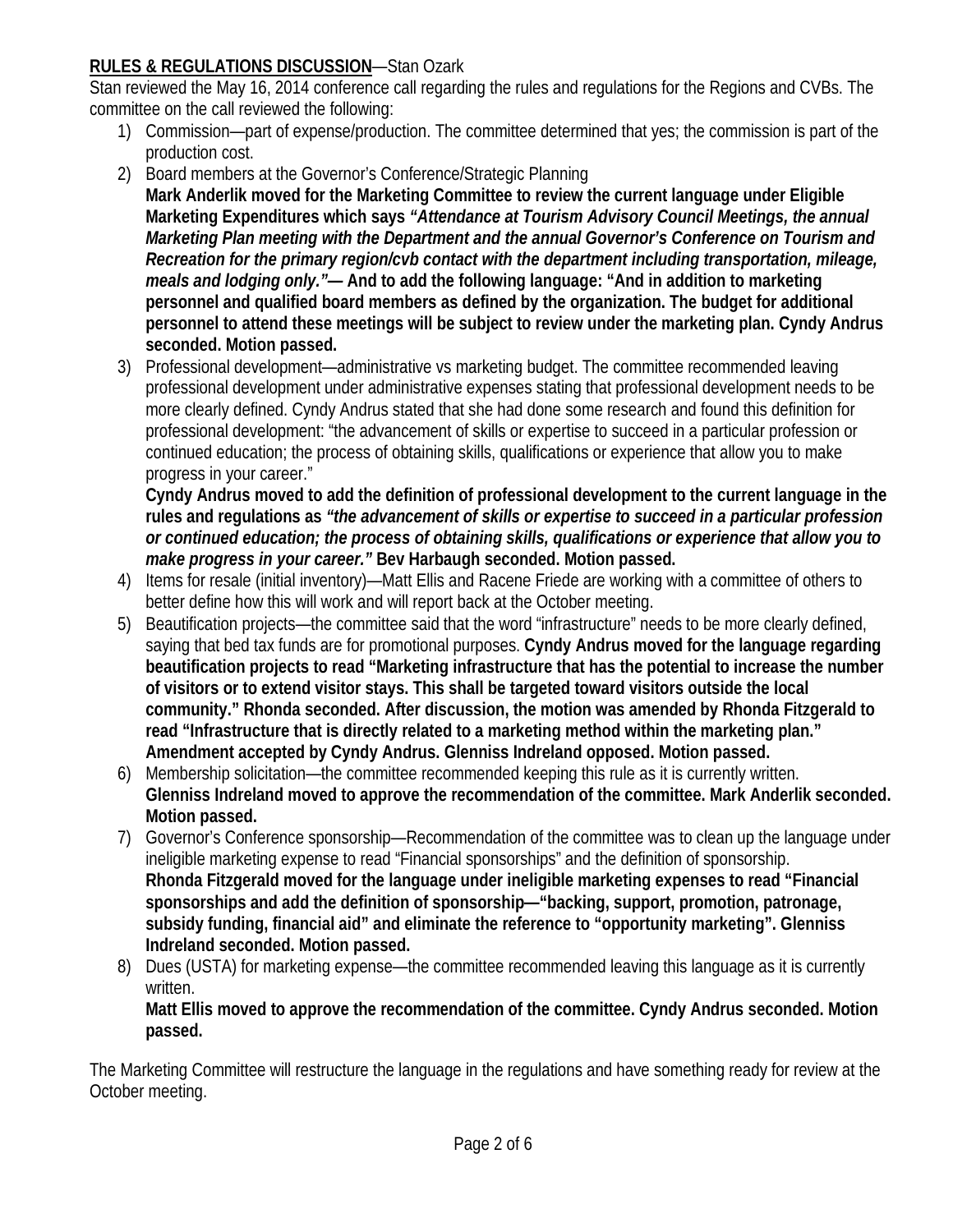## **REGION/CVB MARKETING PLAN PRESENTATIONS**

The Regions and CVBs each gave an oral presentation of their marketing plan and budget. The Marketing Committee met prior to the TAC meeting to discuss the marketing plans and made their recommendations to the full council.

## *Yellowstone Country*—Total budget of \$1,020,000

**Cyndy Andrus moved to approve the recommendation of the Marketing Committee for final approval as submitted with the stipulation that the Marketing Committee has the authority to approve opportunity projects on behalf of the Council. Glenniss Indreland seconded. Motion passed.**

### *Big Sky CVB*—Total budget of \$160,000

**Glenniss Indreland moved to approve the recommendation of the Marketing Committee for final approval as submitted with the stipulation that the Marketing Committee has the authority to approve opportunity projects on behalf of the Council. Gail Richardson seconded. Motion passed.**

### *Bozeman CVB*—Total budget of \$170,000

**Cyndy Andrus moved to approve the recommendation of the Marketing Committee for final approval as submitted with the stipulation that the Marketing Committee has the authority to approve opportunity projects on behalf of the Council. Beverly Harbaugh seconded. Motion passed.**

### *Red Lodge CVB*—Total budget of \$17,984.50

**Gail Richardson moved to recognize Red Lodge's CVB eligibility and to approve the recommendation of the Marketing Committee for final approval of the marketing plan as submitted with the stipulation that the Marketing Committee has the authority to approve opportunity projects on behalf of the Council. Rhonda Fitzgerald seconded. Motion passed.**

### *West Yellowstone CVB*—Total budget of \$170,000

**Bill McGladdery moved to approve the recommendation of the Marketing Committee for final approval of the marketing plan as submitted with the stipulation that the Marketing Committee has the authority to approve opportunity projects on behalf of the Council. Rhonda Fitzgerald seconded. Motion passed.**

## *Southwest Montana*—Total budget of \$377,629

**Bill McGladdery moved to approve the recommendation of the Marketing Committee for final approval of the marketing plan as submitted with the stipulation that the Marketing Committee has the authority to approve opportunity projects on behalf of the Council. Gail Richardson seconded. Motion passed.**

## *Butte CVB*—Total budget of \$117,615

**Glenniss Indreland moved to approve the recommendation of the Marketing Committee for final approval of the marketing plan as submitted with the stipulation that the Marketing Committee has the authority to approve opportunity projects on behalf of the Council. Matt Ellis seconded. Amber Wood-Jensen abstained. Motion passed.**

#### *Dillon CVB*—Total budget of \$19,000

**Glenniss Indreland moved to recognize Dillon's CVB eligibility pending their proof of insurance and board mission statement prior to July 1, 2014. Cyndy Andrus seconded.** 

**Rhonda Fitzgerald moved to approve the recommendation of the Marketing Committee for final approval of the marketing plan as submitted with the stipulation that the Marketing Committee has the authority to approve opportunity projects on behalf of the Council. Gail Richardson seconded. Motion passed.**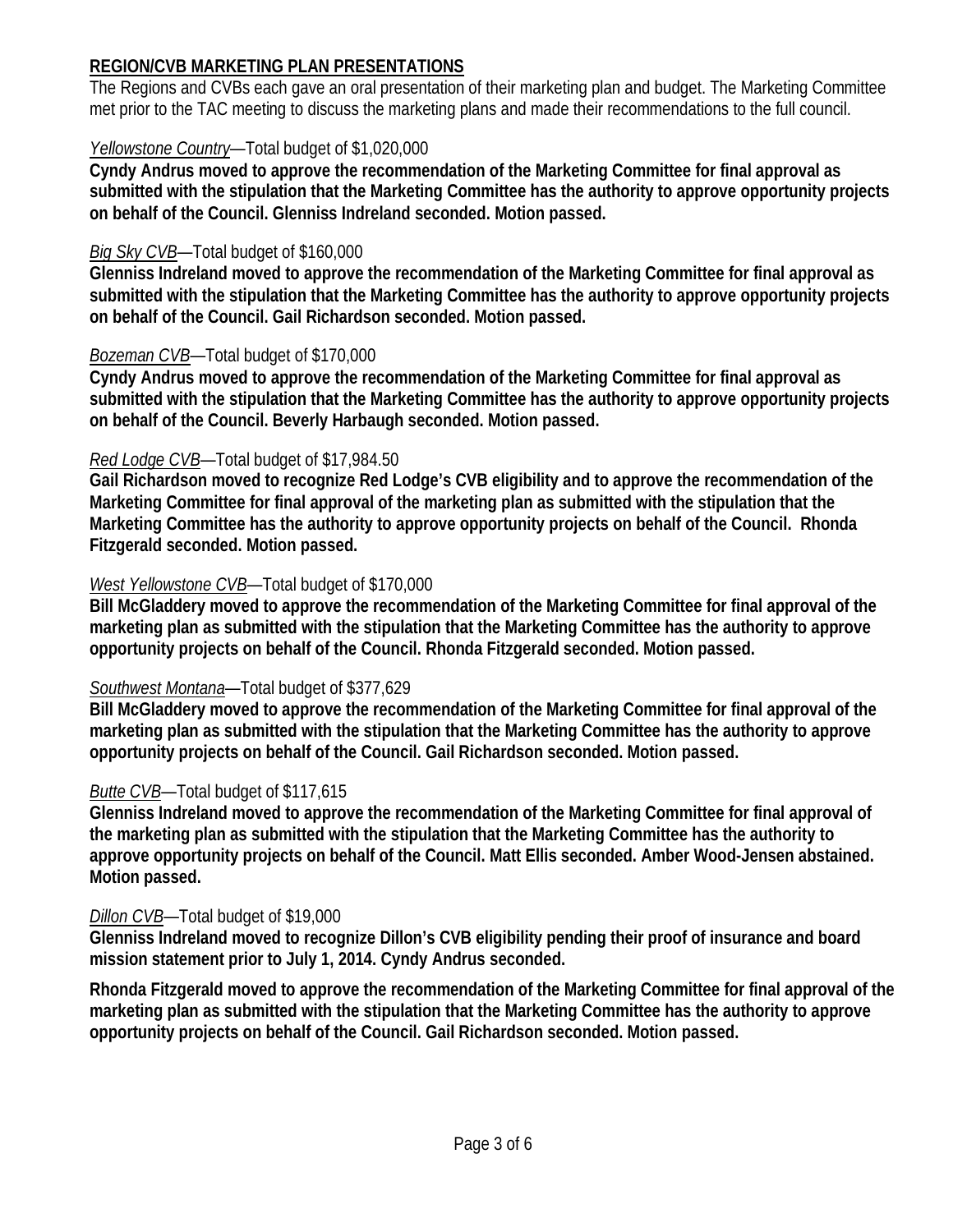### *Helena CVB*—Total budget of \$91,050

**Cyndy Andrus moved to approve the recommendation of the Marketing Committee for final approval of the marketing plan as submitted with the stipulation that the Marketing Committee has the authority to approve opportunity projects on behalf of the Council. Beverly Harbaugh seconded. Motion passed.**

### *Southeast Montana*—Total budget of \$630,582

**Cyndy Andrus moved to approve the recommendation of the Marketing Committee for final approval of the marketing plan as submitted with the stipulation that the Marketing Committee has the authority to approve opportunity projects on behalf of the Council. Glenniss Indreland seconded. Motion passed.**

### *Billings CVB*—Total budget of \$310,000

**Rhonda Fitzgerald moved to approve the recommendation of the Marketing Committee for final approval of the marketing plan as submitted with the stipulation that the Marketing Committee has the authority to approve opportunity projects on behalf of the Council. Gail Richardson seconded. Motion passed.**

#### *Glendive CVB*—Total budget of \$20,000

**Glenniss Indreland moved to recognize Glendive's CVB eligibility. Beverly Harbaugh seconded. Motion passed.** 

**Cyndy Andrus moved to approve the recommendation of the Marketing Committee for final approval of the marketing plan as submitted with the stipulation that the Marketing Committee has the authority to approve opportunity projects on behalf of the Council. Bill McGladdery seconded. Motion passed.**

### *Miles City CVB*—Total budget of \$45,000

**Beverly Harbaugh moved to approve the recommendation of the Marketing Committee for final approval of the marketing plan as submitted with the stipulation that the Marketing Committee has the authority to approve opportunity projects on behalf of the Council. Gail Richardson seconded. Motion passed.**

#### *Missouri River Country*—Total budget of \$216,943

**Rhonda Fitzgerald moved to approve the recommendation of the Marketing Committee for final approval of the marketing plan as submitted with the stipulation that the Marketing Committee has the authority to approve opportunity projects on behalf of the Council. Cyndy Andrus seconded. Motion passed.**

#### *Sidney CVB*—Total budget of \$52,709

**Bill McGladdery moved to approve the recommendation of the Marketing Committee for final approval of the marketing plan as submitted with the stipulation that the Marketing Committee has the authority to approve opportunity projects on behalf of the Council. Beverly Harbaugh seconded. Motion passed.**

#### *Glacier Country*—Total budget of \$1,420,000

**Bill McGladdery moved to approve the recommendation of the Marketing Committee for final approval of the marketing plan as submitted with the stipulation that the Marketing Committee has the authority to approve opportunity projects on behalf of the Council. Matt Ellis seconded. Motion passed.**

#### *Kalispell CVB*—Total budget of \$110,603

**Glenniss Indreland moved to approve the recommendation of the Marketing Committee for final approval of the marketing plan as submitted with the stipulation that the Marketing Committee has the authority to approve opportunity projects on behalf of the Council. Bill McGladdery seconded. Motion passed.**

#### *Missoula CVB*—Total budget of \$188,250

**Bill McGladdery moved to approve the recommendation of the Marketing Committee for final approval of the marketing plan as submitted with the stipulation that the Marketing Committee has the authority to approve opportunity projects on behalf of the Council. Gail Richardson seconded. Matt Ellis abstained. Motion passed.**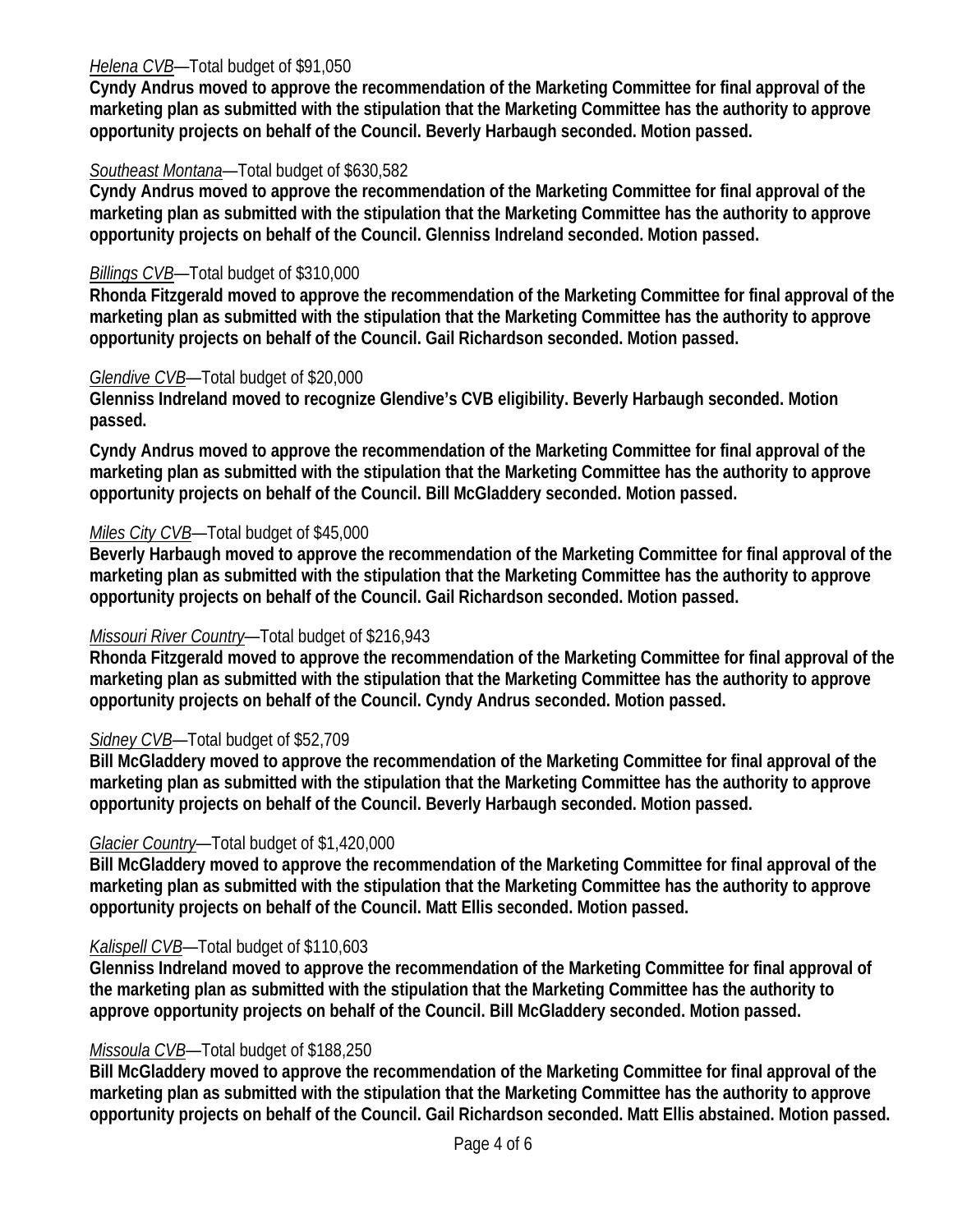### *Whitefish CVB*—Total budget of \$100,000

**Bill McGladdery moved to approve the recommendation of the Marketing Committee for final approval of the marketing plan as submitted with the stipulation that the Marketing Committee has the authority to approve opportunity projects on behalf of the Council. Beverly Harbaugh seconded. Rhonda Fitzgerald abstained. Motion passed.**

## *Central Montana*—Total budget of \$337,346

**Rhonda Fitzgerald moved to approve the recommendation of the Marketing Committee for final approval of the marketing plan as submitted with the stipulation that the Marketing Committee has the authority to approve opportunity projects on behalf of the Council. Glenniss Indreland seconded. Motion passed.**

## *Great Falls CVB*—Total budget of \$150,391

**Beverly Harbaugh moved to approve the recommendation of the Marketing Committee for final approval of the marketing plan as submitted with the stipulation that the Marketing Committee has the authority to approve opportunity projects on behalf of the Council. Gail Richardson seconded. Motion passed.**

# **COMMITTEE REPORTS BY RESPECTIVE CHAIRS**

**Executive Committee**—Amber Wood-Jensen, Chair

In preparation for the upcoming legislative session, the Executive Committee discussed the Voices of Montana Tourism initiative. Amber also said that the TAC retreat would be held in Helena in June as per a request from DOC Director Meg O'Leary and Deputy Director Doug Mitchell.

## **Marketing Committee**—Stan Ozark, Chair

The Marketing Committee recommended final approval for the following project applications: *Miles City CVB*:

- Range Riders Brochure—the Marketing Committee recommended final approval as submitted.
- Range Riders/Waterworks Art Museum Billboards—the Marketing Committee recommended final approval with the stipulation that competitive bids are received and on file prior to the start of the project.

### **Glenniss Indreland Rhonda Fitzgerald moved to approve the recommendation. Bev Harbaugh seconded. Motion passed.**

#### **Site Selection Committee**—Mike Merganthaler, Chair

The Site Selection Committee recommended the following sites for upcoming TAC meetings:

- October 6-7, 2013—Sleep Inn & Suites, Miles City
- Uune 1-2, 2015—Comfort Inn, Shelby

## **Matt Ellis moved to approve the recommendation. Glenniss Indreland seconded. Motion passed.**

#### **Research Committee**—Bill McGladdery, Chair

An overview of the 2013 nonresident traveler expenditures & economic contribution was given.

## **MEETING RECESSED**

#### **TUESDAY, JUNE 3, 2014**

Amber Wood-Jensen called the meeting to order at 8:30 a.m. She thanked the reception sponsors and hotel staff for their hospitality.

#### **AD-HOC COMMITTEE REPORTS**

## **TAC Member Role Descriptions**—Amber Wood-Jensen, Chair

Amber and Cyndy Andrus have been working on TAC job roles and will discuss further at the TAC retreat. An update will be given at the October meeting.